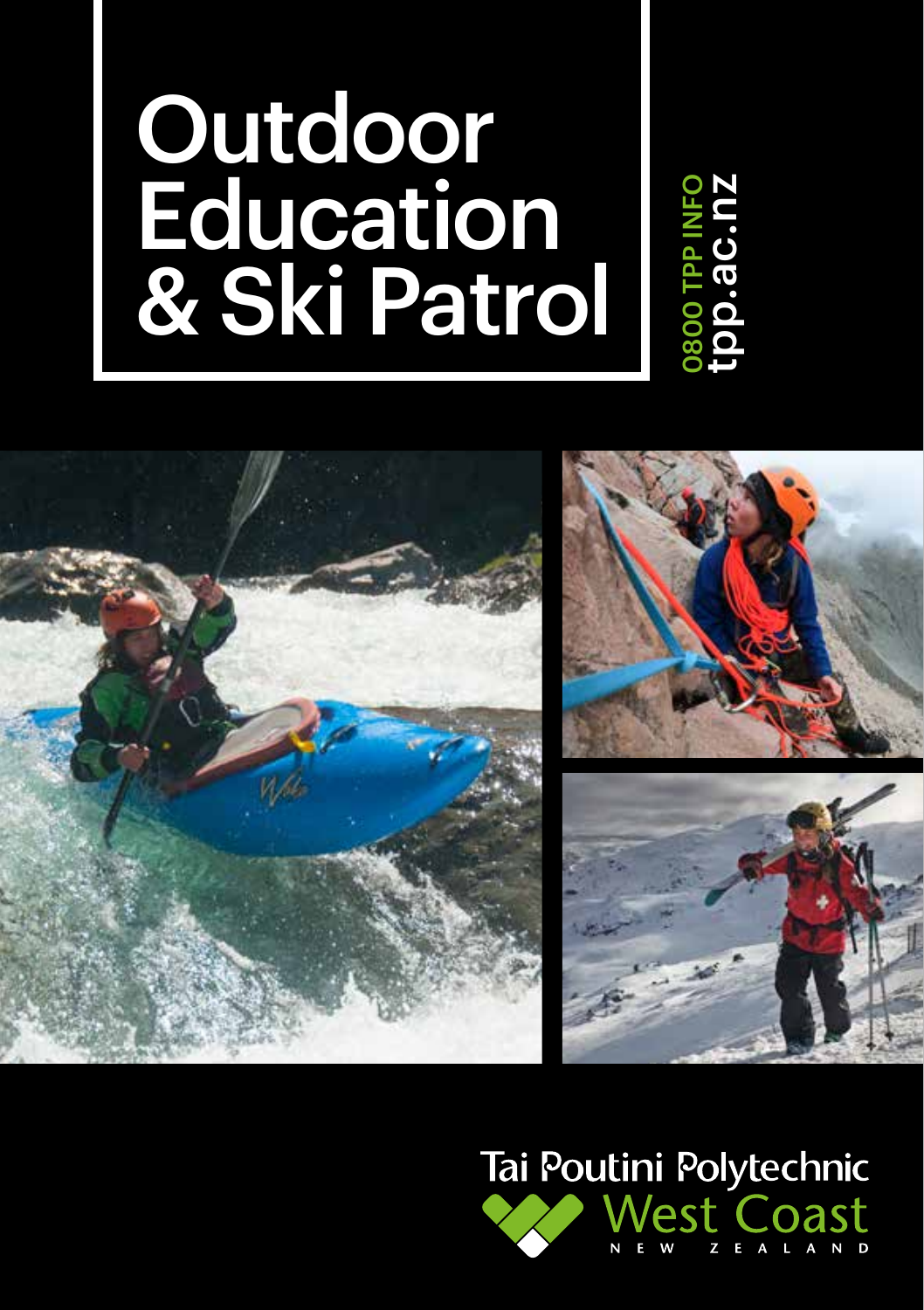# e do not set a closing date for applications.<br>
The content of a closing date for applications.<br>
There the programme has started.<br>
Ogramme.<br>
Thimum number of students.<br>
2<br>
Qutdoor Education & Ski Patrol

03 About Tai Poutini Polytechnic **Outdoor and Adventure** Education **Outdoor Instruction and** Guiding **Ski Patrol 12** Staff<br>Profil Profiles 13 Entry Criteria 15 How To Apply

We do not set a closing date for applications. The Polytechnic reserves the right to not accept late applications, i.e., after the programme has started.

You will be offered a place subject to meeting the entry and selection requirements and the availability of places on the programme.

The Polytechnic reserves the right to cancel, prior to commencement, any programme which does not attract a minimum number of students.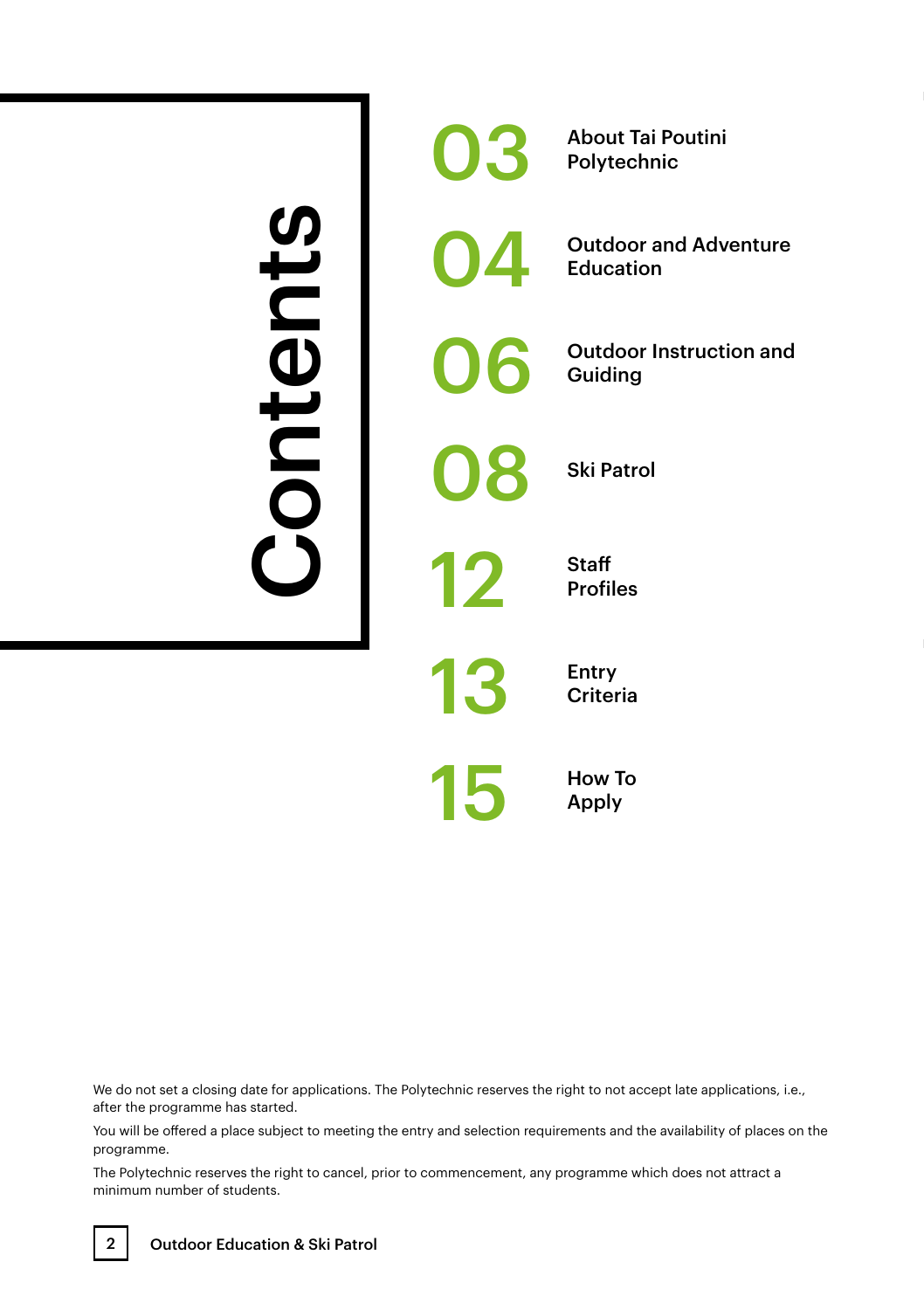# About Us **JDOC**

At Tai Poutini Polytechnic we're serious about education. Our tutors are all experts in their field, have excellent industry connections and are passionate about teaching.

We are part of Te Pūkenga, the national vocational tertiary education provider, with campuses on the West Coast and other NZ locations. This means we have access to more resources, can provide more options and flexibility for learners and we have plenty of opportunities for innovation.

Once fully established, Te Pūkenga will provide a flexible combination of campus-based, online and work-based learning to meet the needs of learners and employers. We are playing a big part in the sector reforms, testing new ideas, being proactive with initiatives and focusing on getting great outcomes for our learners.

Applying to enrol as a student at Tai Poutini Polytechnic is simple. If you require more information or wish to speak directly with a tutor please email us at: study@tpp.ac.nz or call 0800 TPP INFO.

Summer on the water, winter on the ski slopes – build a year-round career in the outdoors with Tai Poutini Polytechnic's internationally recognised Outdoor Education and Ski Patrol programmes.

You already have a love of the outdoors. Now you can turn that passion into a way of life. You'll learn the skills you need to live and work safely on mountains, rivers and ski slopes both here and around the world from seasoned professionals who know the business.

You'll get your hands-on training in some of the world's most breath-taking environments. You'll also learn the management, communication, leadership and safety skills you need to build a successful career.

There's no better place to start your career in the outdoors than Tai Poutini Polytechnic.

www.tpp.ac.nz/outdoored www.tpp.ac.nz/skipatrol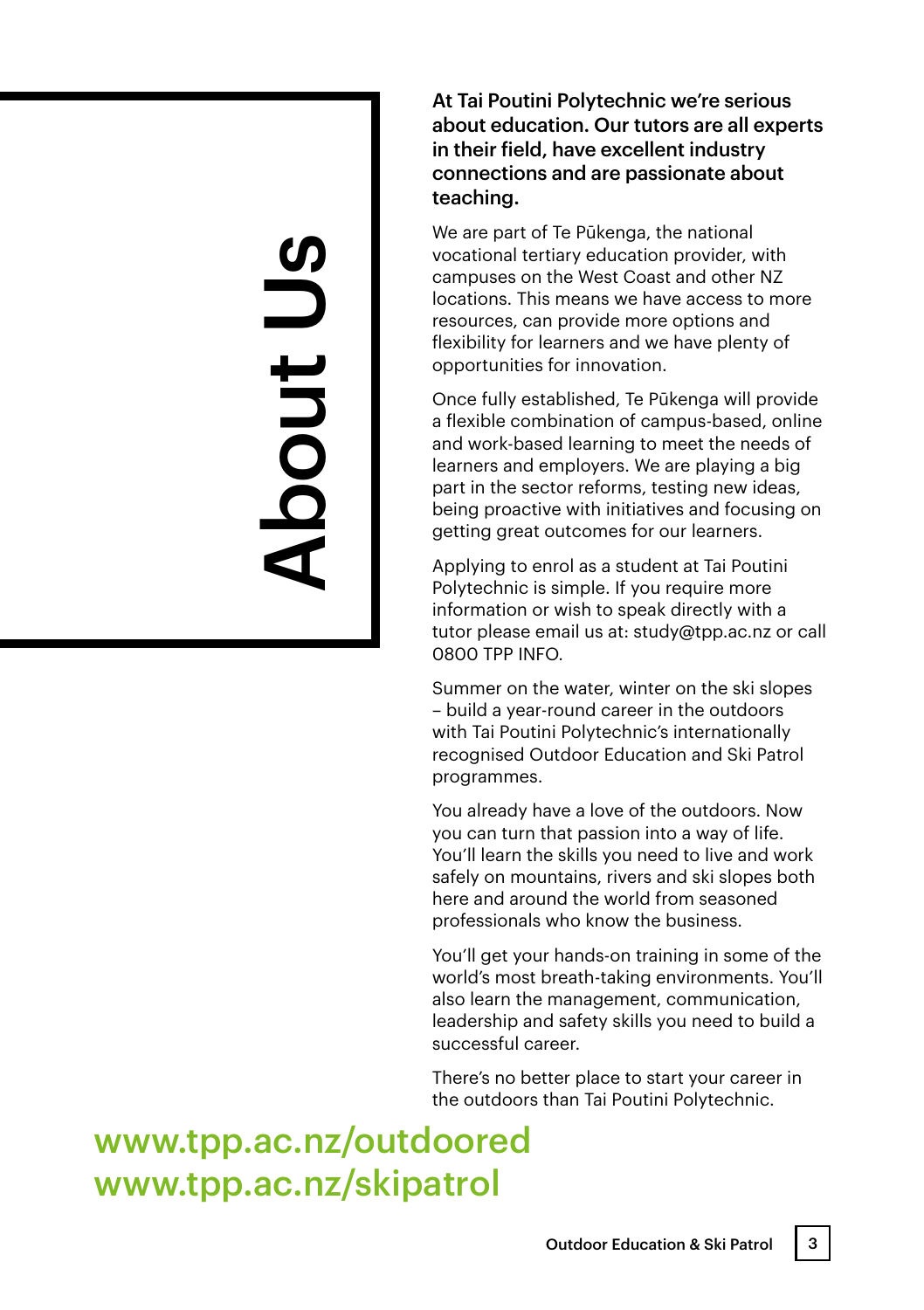# NZ Certificate in Outdoor and Adventure Education

# Outdoor and Adventure Education | Level 4

AWARD: NZ Certificate in Outdoor and Adventure Education (Multi Skilled)

**CREDITS** 

120

DURATION: 34 weeks, full-time (excluding holidays)

LOCATION: Greymouth

LEVEL

04

START DATES AND DOMESTIC FEES: Visit www.tpp.ac.nz/outdoored for further information

Conditions apply. Visit www.tpp.ac.nz/conditions

If you love being in the outdoors and want to turn your passion into a career, TPP's outdoor education programmes will help get you started.

Whether you're a keen beginner with general outdoor experience or already have considerable technical experience under your belt, the NZ Certificate in Outdoor and Adventure and Education will increase your skills and challenge you. Our low student to tutor ratios and teaching experience mean we can help you progress at your level, pushing you further for more challenge or breaking it down if it's all new to you.

To augment the practical subjects and round out your skill set we'll spend some time studying risk assessment and management, meteorology, environmental science, digital media, communication skills, tikanga Maori, leadership and facilitation, outdoor first aid, pursuit theory, trip planning, exercise science, work and study skills.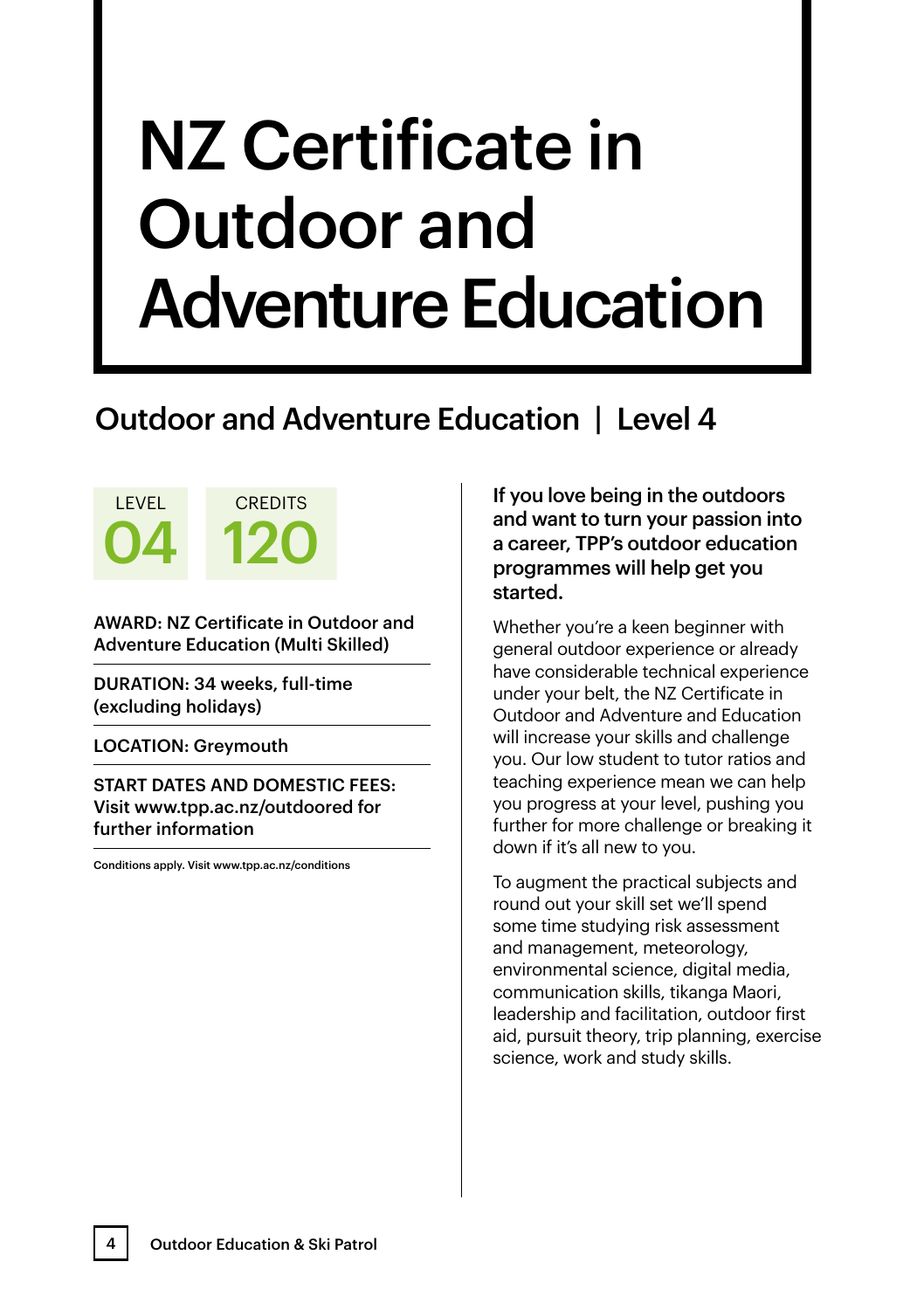

# Graduate Profiles

Graduates of the NZ Certificate in Outdoor and Adventure Education are capable of moving into the tourism or education sectors in a variety of entry level roles. Examples of such roles include adventure and ecotourism guiding, education outside the classroom, community health and recreation programming and youth development programmes. There is a global market for this skill set and graduates of this programme are well placed to take advantage of this.

These skills enable graduates to be self-sufficient technically in a range of outdoor settings. The level is commensurate with that of a trainee instructor or guide in adventure tourism or outdoor education settings where the clients are beginners or closely supervised with established safety systems in place. These graduates would be working with experienced practitioners under direct supervision.

Graduates will have the skills and knowledge to facilitate low risk outdoor experiences for clients or students within a range of outdoor settings. Knowledge of physical health, education and a specialist First Aid qualification adds to their ability to observe and manage client/student safety.

Basic facilitation and presentation skills will enable graduates to manage a noncomplex client or student experience in line with the expected outcomes of the organisation they are representing.

# Education Pathways

This qualification provides a pathway to the NZ Diploma in Outdoor and Adventure Education (Multi-skilled) (Level 5)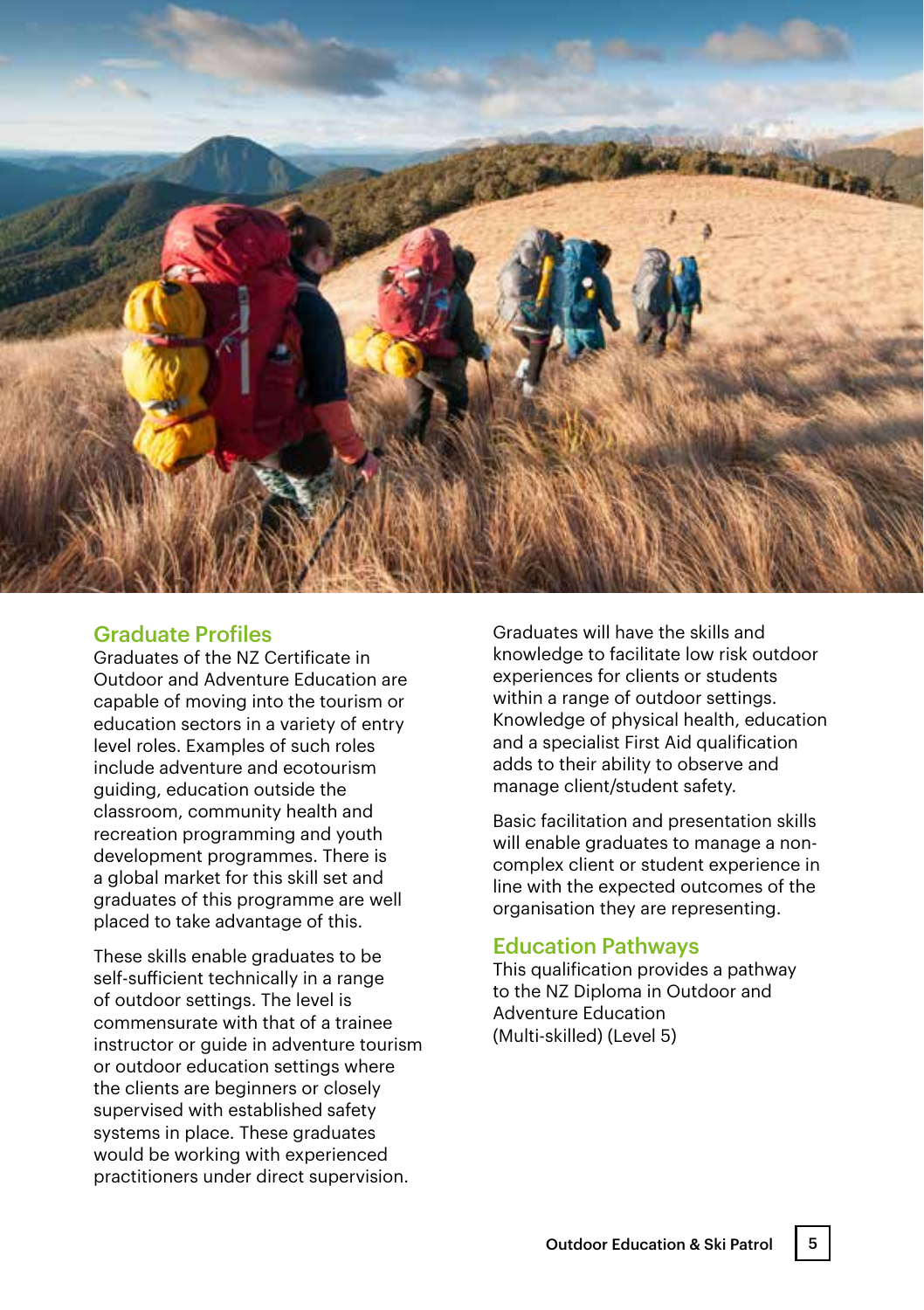# NZ Diploma in Outdoor and Adventure Education

# Outdoor Instruction and Guiding | Level 5

AWARD: NZ Diploma in Outdoor and Adventure Education (Multi Skilled)

**CREDITS** 

120

DURATION: 32 weeks, full-time (excluding holidays)

LOCATION: Greymouth

LEVEL

05

START DATES AND DOMESTIC FEES: Visit www.tpp.ac.nz/outdoored for further information

Conditions apply. Visit www.tpp.ac.nz/conditions

Take your outdoor skills to the next level with our NZ Diploma in Outdoor and Adventure Education – and learn how to share your knowledge with others.

If you're passionate about the outdoors, what better way to earn a living than sharing your passion with like-minded people! You will work with a wide variety of real clients in organised, supervised, instruction and guiding opportunities, receiving regular feedback and mentoring to improve your practice and prepare you for leading others out in the industry.

The nationally recognised NZ Outdoor Instructors Association (NZOIA) Leader qualifications are embedded into our programmes. They give you a kick start in the industry and connect you with the wider instruction and guiding community.

Generally, you will need to have completed our Certificate programme to gain entry into the Diploma, however if you think you have the pre-requisite skills for direct entry, give us a call and we can discuss your options.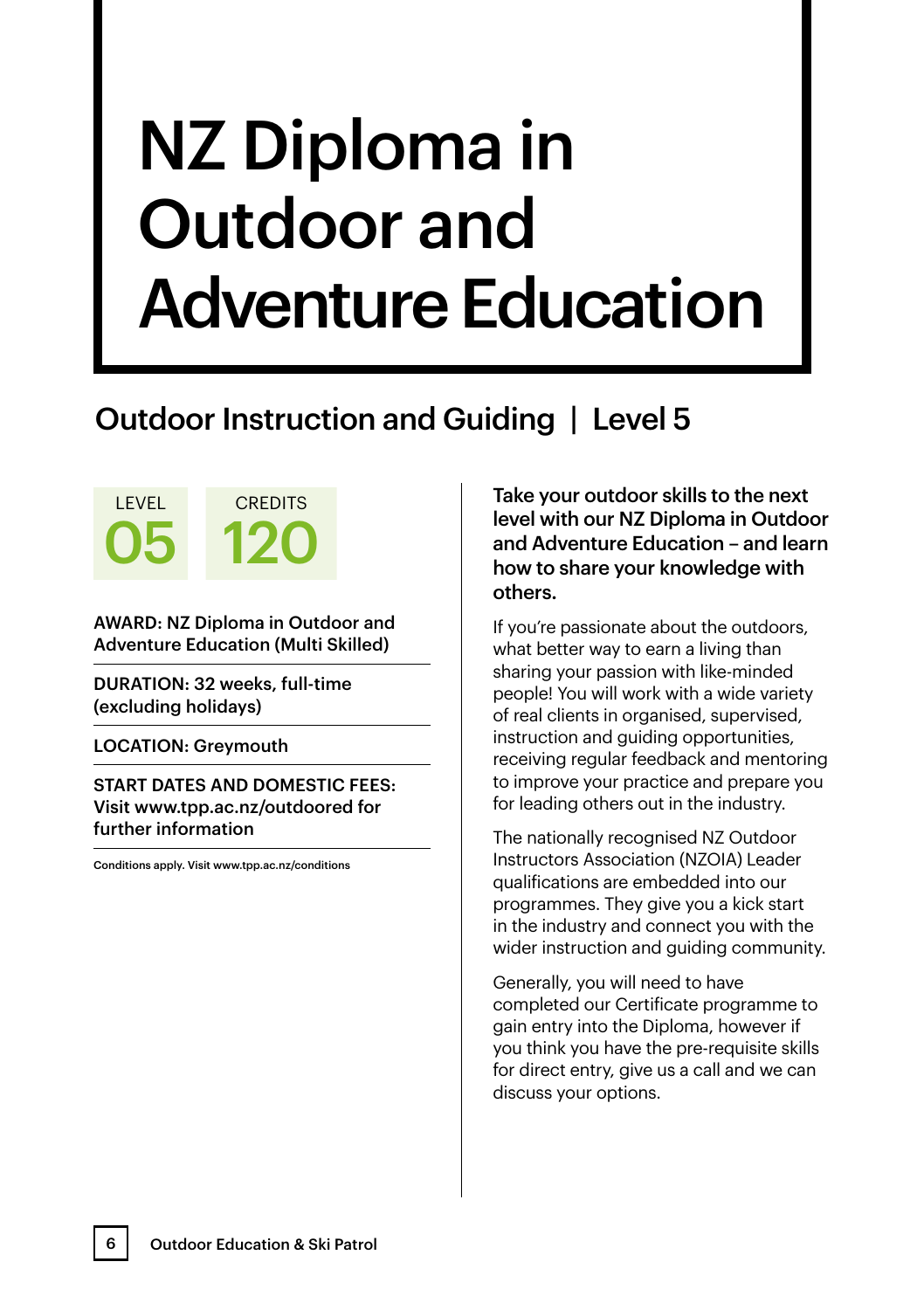

# Graduate Profiles

Graduates of the NZ Diploma in Outdoor and Adventure Education are capable of leading groups and managing clients or students safely in a range of outdoor settings in the education or tourism sectors.

The personal technical skill-set of graduates will be equivalent to that required by professional level qualifications (NZOIA, SKOANZ, NZRA) so graduates are capable of operating in moderate- to high-risk outdoor settings. This recognises a fundamental principle in outdoor leadership: that an instructor or guide must be able to operate safely and effectively in risk settings which are higher than those in which they may be expected to manage client safety.

Graduates will specialise in technical pursuit instruction, education or tourism experience management.

Knowledge and skills in safety management and group leadership will allow graduates to make proactive decisions in the field. This creates the potential to guide and instruct clients, unsupervised, in a variety of outdoor settings of low to moderate risk.

Group facilitation, presentation and teaching skills will allow graduates to effectively deliver the stated outcomes of the organisation they represent. These could include technical skill delivery and instruction, personal development, environmental and health education and tourism experience management.

Knowledge of Aotearoa New Zealand's special flora and fauna, its geophysical and socio-cultural make-up along with contemporary studies of global and local environmental issues allow graduates to "tell the story" of New Zealand while enlightening and entertaining their clients or students.

# Education Pathways

This qualification may provide a pathway to the: NZ Certificate in Outdoor Senior Leadership (Level 6) with strands Alpine, Bush, Caving, Education Outside The Classroom, Senior Raft Guide (Grade III), Senior Raft Guide (Grade IV/V), Bachelor of Sustainability and Outdoor Education, NZ Certificate in Avalanche Risk Management and Rock Climbing.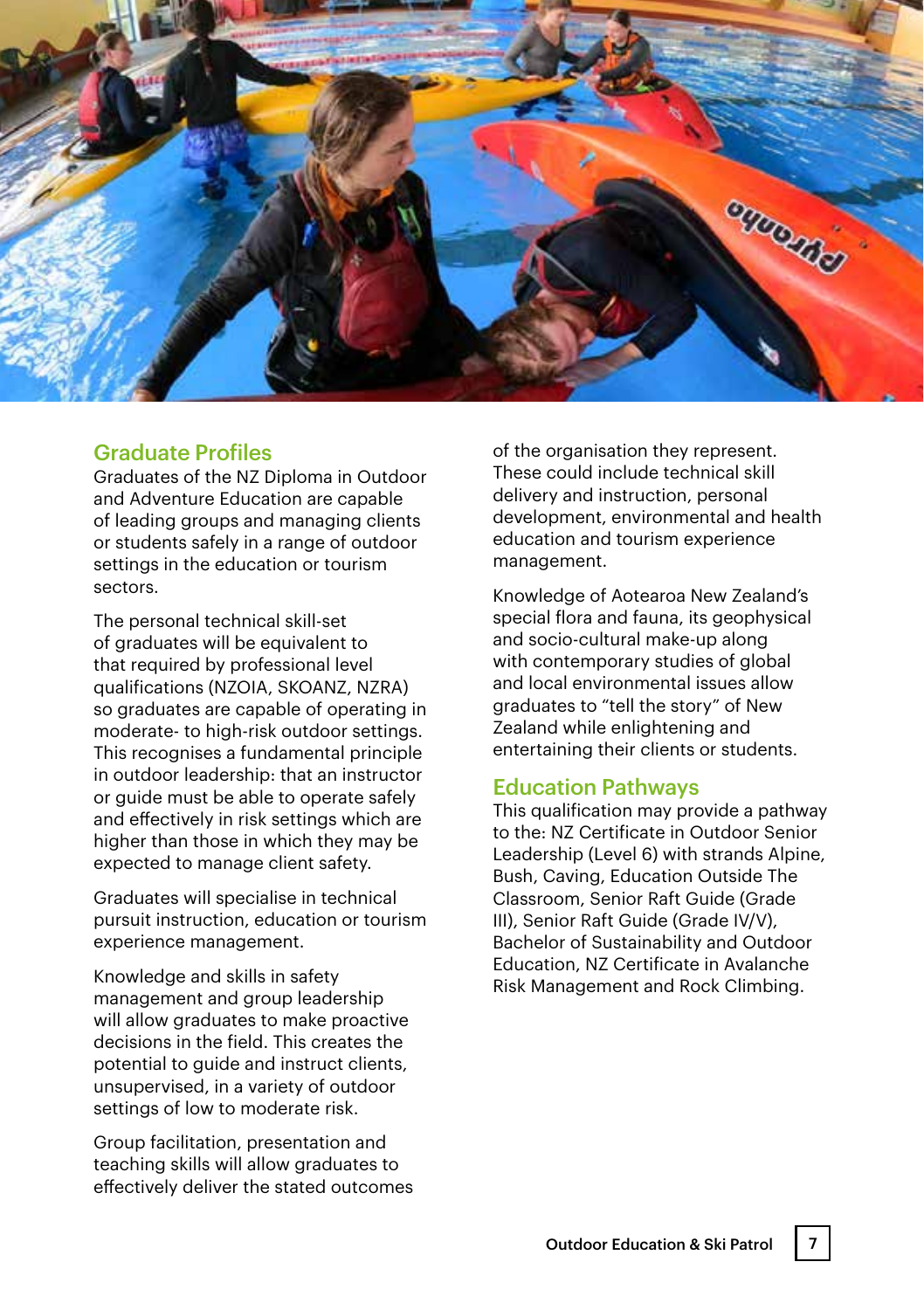# **NZ Certificate in Snowsport NZ Certificate in Avalanc**

# Ski Patrol | Level 5



AWARD: NZ Certificate in Snowsport Patrol (Level 4) and NZ Certificate in Avalanche Risk Management (Level 5)

DURATION: 26 weeks, full-time (excluding holidays)

LOCATION: Wanaka plus nationally for work experience

START DATES AND DOMESTIC FEES: Visit www.tpp.ac.nz/skipatrol for further information

Conditions apply. Visit www.tpp.ac.nz/conditions

### *Notes:*

*1. Total Cost - includes some text books and most field transport. 2. Additional costs - during the 6 week work placement section of the programme, both travel and additional or alternative accommodation will need to be covered by students posted outside of Wanaka. Refer to tpp.ac.nz/skipatrol for more info.*

If you're someone who is at home in the mountains – and can imagine making them your office – Tai Poutini Polytechnic's Ski Patrol programme is for you.

Over the last 20 years, TPP's Ski Patrol programme has produced some of the country's finest ski patrollers.

You'll do your practical ski patrol training in Wanaka, one of New Zealand's best ski destinations. Wanaka offers some of the most advanced skiing and riding terrain, including natural pipes, large open faces. terrain parks and great back county ski touring.

Avalanche and first aid training is provided in a realistic environment on the ski field. The practical nature of the training equips you with the skills to become a certified ski patroller in line with industry needs.

Our graduates are sought after by the global ski patrol industry and many have gone on to work overseas in Canada and Japan.

We aim to produce graduates who are work ready. We aim for consistently high levels of situational and self-awareness, a strong work ethic, and a mature attitude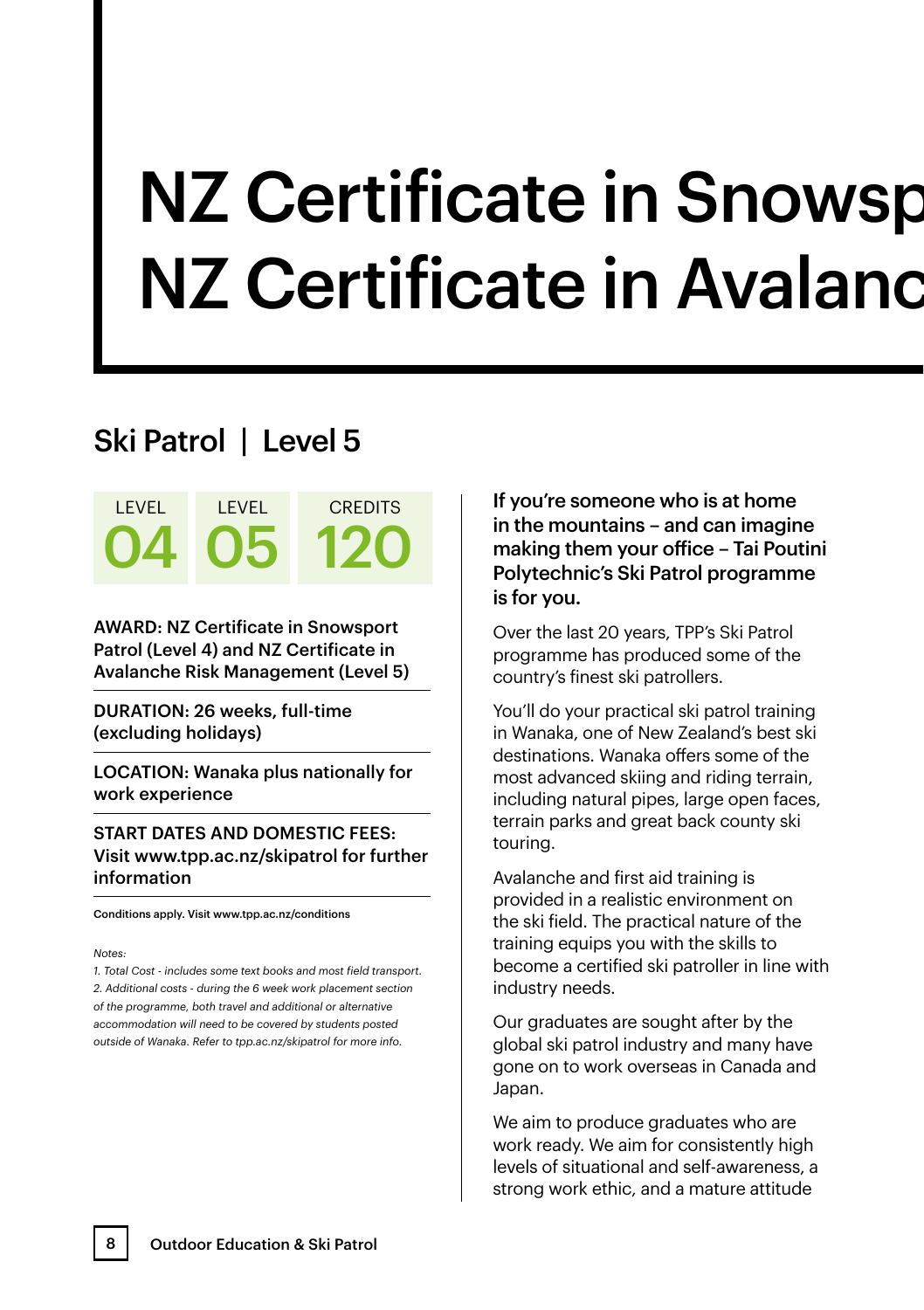# nort Patrol and he Risk Management:

to teamwork and leadership ability. Combined with skiing ability, these are the minimum skills required to gain a ski patrol job.

# Venue

Picturesque Wanaka, in the South Island of New Zealand, is home to much of the programme.

Wanaka is a popular holiday destination with domestic and international tourists year-round, due to its skiing, mountain biking, rock climbing and adventure tourism opportunities.

Five amazing ski resorts are within a ninety minute drive of Wanaka and students will be placed at one of a variety of New Zealand ski areas for a six week work placement section of the programme.

# **Equipment**

This is intended as a guide only. A complete equipment list will be included in your enrolment pack. Equipment costs will vary depending on what you already own and you will need all equipment on the list by the due date to take part in the programme.

Tai Poutini Polytechnic supplies the use of following equipment for training:

- A range of first aid equipment
- $I = Ice$  axes
- Ropes
- Belay devices and karabiners
- Climbing helmets
- Reference texts
- Rescue toboggans
- Crampons
- Climbing and industrial harnesses
- Snow and weather analysis equipment

# Core Elements

- Meteorology
- Physiology and Health
- Outdoor Pre-Hospital Emergency Care (PHEC)
- Slope Management
- Mountain Skills
- Mountain Search and Rescue
- Snow Science
- Avalanche Geography
- **Snow Blasting**

# Programme Structure and **Workload**

The integrated approach of the programme allows for a combination of teaching, work experience and selfdirected study to be delivered over a compressed timeframe.

The programme is guided by the needs of the industry, which looks for mature students who can work independently and have the ability to maintain work ethic for typically long workdays.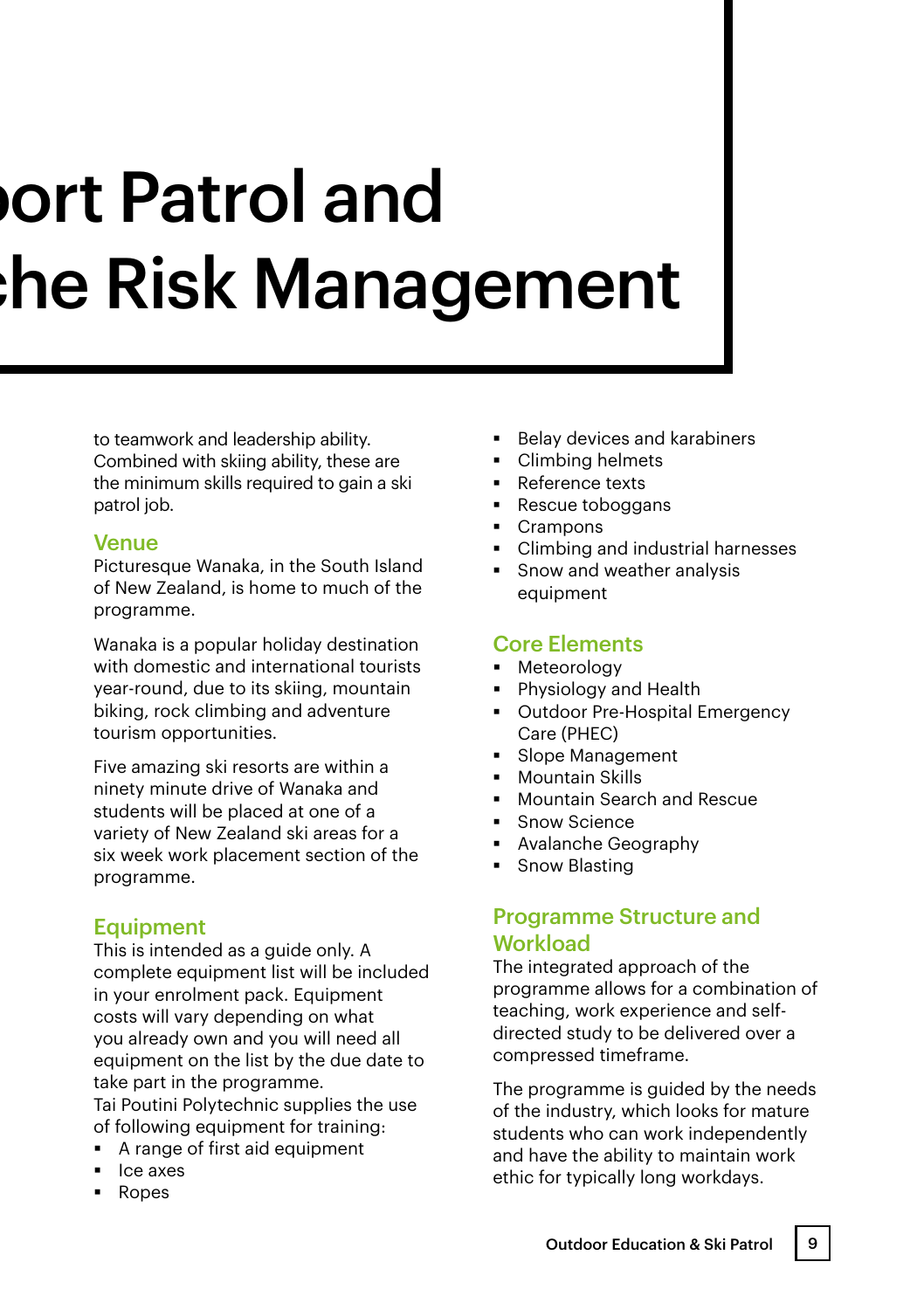This means programme delivery hours will incrementally increase over the timetable to 10 hours per day and will include independent tutor guided learning for students.

Online learning, class lectures, smallgroup tutorials and/or practical's, on field training, scenarios, reflective practice, role play, presentations, demonstrations and independent learning all feature in the programme.

As the programme moves into the winter period, a six week internship will enable students to put their newfound skills into action with a working New Zealand ski patrol.

The programme includes the delivery and assessment of two national qualifications, which are taught concurrently - the NZ Certificate in Snowsport Patrol (80 credits at Level 4) and the NZ Certificate in Avalanche Risk Management (40 credits at Level 5). The level 5 qualification was previously known as Stage 1 Avalanche. Details of these qualifications can be found on the NZQA website.

Upon completion of the programme, students who achieve a passing grade in Meteorology, Snow Science, Avalanche Geography and Mountain Search and rescue, will be granted the NZ Certificate in Avalanche Risk Management (Level 5).

The NZ Certificate in Snowsport Area Patrol (Level 4) will be awarded to students who achieve a passing grade in all courses in the programme.

# Further Study Pathways

- NZ Certificate in Snowsport Patrol Leader (Level 5)
- NZ Diploma in Outdoor and Adventure Education

For additional qualifications and guide training options please visit the New Zealand Mountain Guides Association website.

# Career Opportunities

Highly respected, the programme provides specialised training in the specific skills required for a first year ski patroller.

The programme allows for various careers. It sets strong foundations for related careers in the outdoors, including the ski guiding and avalanche safety industries, a variety of adventure tourism, safety management, summer guiding and/or instruction operations, The Department of Conservation, alpine search and rescue, education roles, nursing, ambulance officer and/or paramedic.

Many patrollers in fact balance their winter work with these types of careers, academic pursuits and/or trades such as building, accounting etc.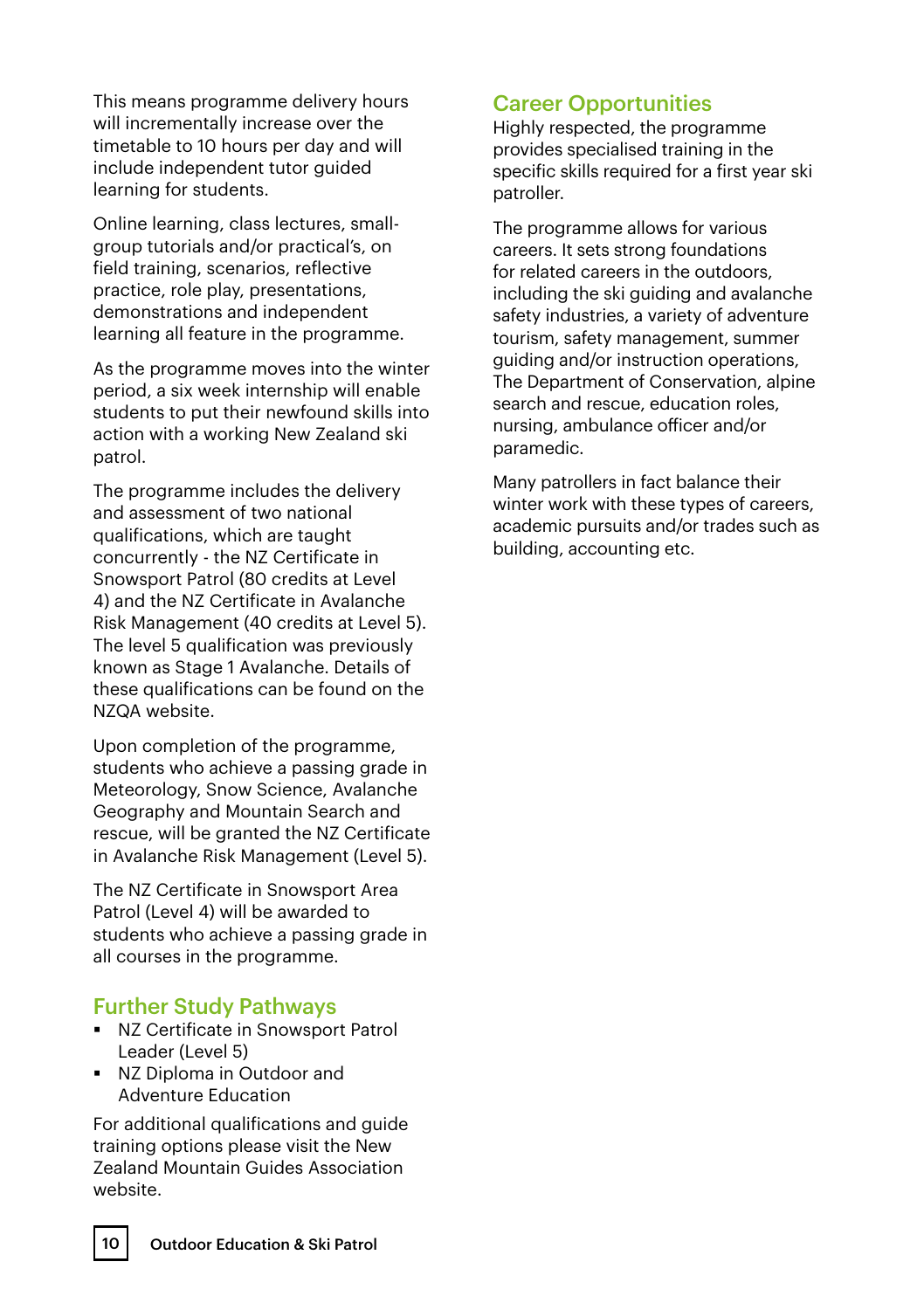'The TPP Ski Patrol programme definitely gets you ready for the job. The training got me into the industry and I've got better opportunities and better options ahead.'

Outdoor Education & Skin Patrol 11

Claudia Mannering - Ski Patrol Graduate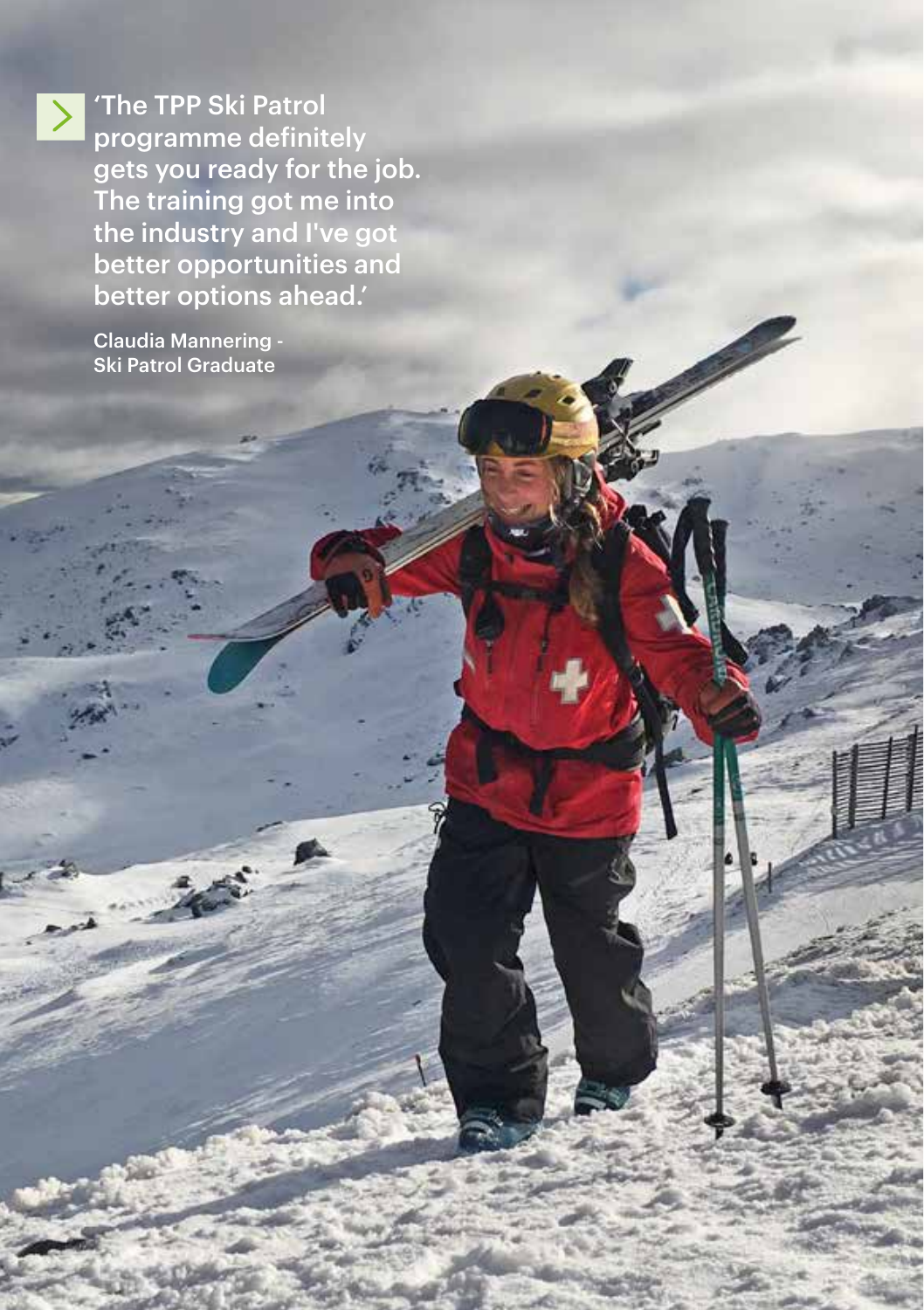# **Staff** Profiles



# **Zak Shaw**

Zak brings twenty years of teaching experience and a strong sense of adventure to TPP's outdoor programmes. His expertise lies within experiential education, leadership training, technical skills coaching, photography and meteorology. Through his teaching Zak encourages students to form strong connections to the natural environment. Zak is an assessor for New Zealand Outdoor Instructors Association (NZOIA) and coordinates the NZ Diploma in Outdoor Instruction and Guiding qualification at TPP.



# **Rata Lovell Smith**

Rata is a talented, highly skilled and passionate educator whose enthusiasm for her work positively influences those around her. Rata adds value to the Outdoor Education department by not only being an excellent role model for aspiring female educators but also through her teaching across multiple subject areas including performance science, leadership, back country travel and whitewater kayaking.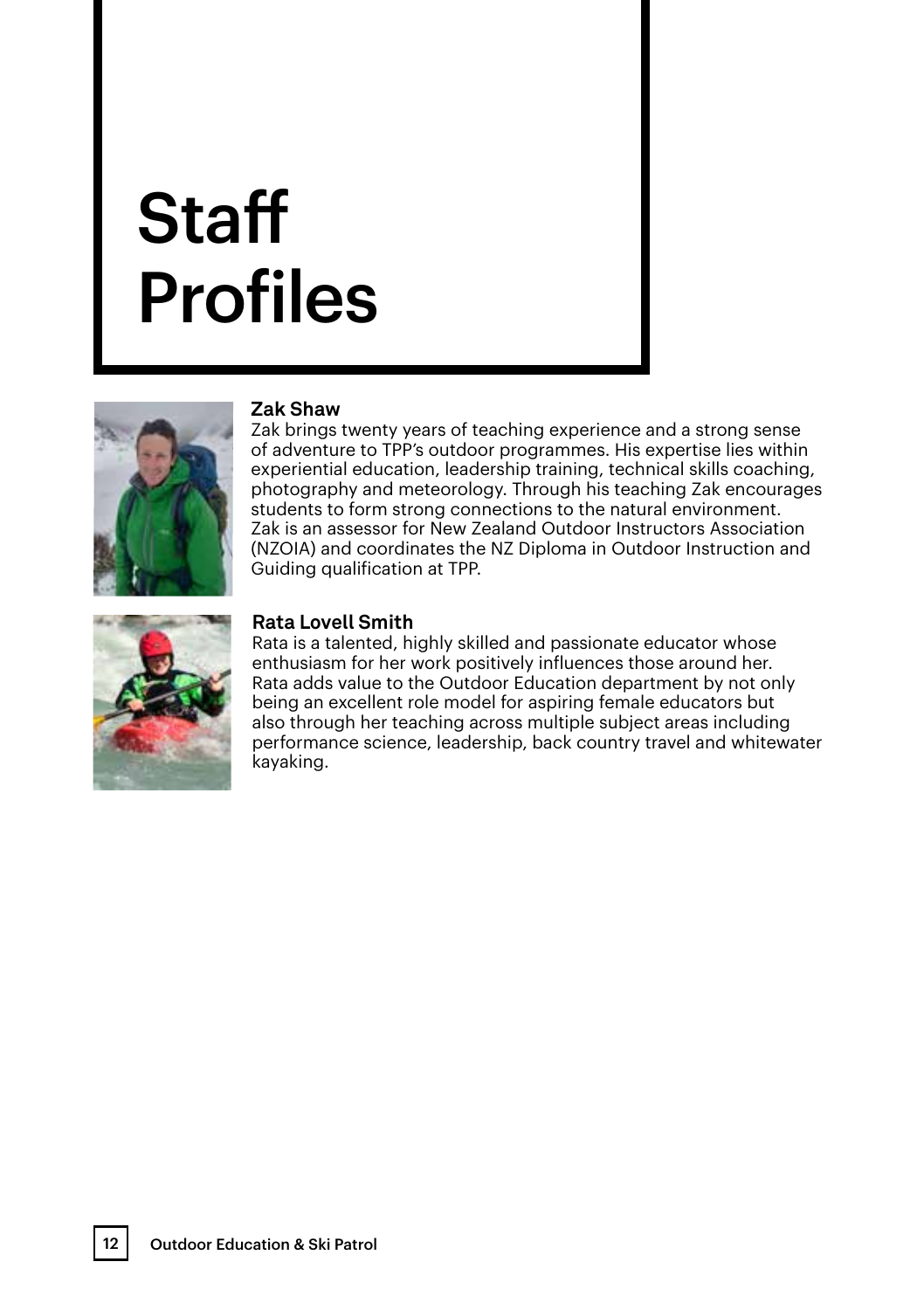# Entry **Criteria**

# Outdoor and Adventure Education

# Applicants must meet the following criteria:

- **Have successfully completed NCEA** level 1 (or equivalent) and attained 42 NCEA credits at level 3.
- Be able to demonstrate suitable physical capability as outlined in the enrolment questionnaire and have a high likelihood of success in this programme.
- **Applicants must hold a current First** Aid Certificate which includes unit standards 6400, 6401, 6402 or equivalent, which has been completed within the previous 6 months of application.
- Applicants must successfully meet the safety check requirements of the Vulnerable Children's Act 2014 (conditional acceptance may be granted while this process is completed).
- Have their application reviewed by TPP staff.
- Have evidence of appropriate language competency if English is not the applicant's first language of IELTS 5.5 (or equivalent) with no band below 5.0.

# Special Notes:

 Special entry may be recommended by the programme leader for applicants who do not meet the above criteria.

# Outdoor Instruction and Guiding

# Applicants must:

- Have successfully completed NCEA level 2 (or equivalent) and attained 42 NCEA credits at level 3.
- **Have completed a full year Outdoor** Education programme at Level 4 or provide evidence of equivalent prior outdoor and academic experience.
- Must hold a current (completed within the previous 18 months before application) First Aid Certificate which includes unit standards 6400, 6401, 6402 or equivalent.
- Be able to demonstrate suitable physical capability as outlined in the enrolment questionnaire and have a high likelihood of success in this programme.
- $\blacksquare$  Have evidence of appropriate language competency if English is not the applicant's first language of IELTS 5.5 (or equivalent) with no band below 5.0.
- Applicants must successfully meet the safety check requirements of the Vulnerable Children's Act 2014 (conditional acceptance may be granted while this process is completed).

# Special Notes:

 Special entry may be recommended by the programme leader for applicants who do not meet the above criteria.

# Ski Patrol

### Applicants must meet the following criteria:

- Applicants for whom English is a second language must meet IELTS or equivalent Level 5.5 or above.
- explosives. • Meet the legal requirements of handling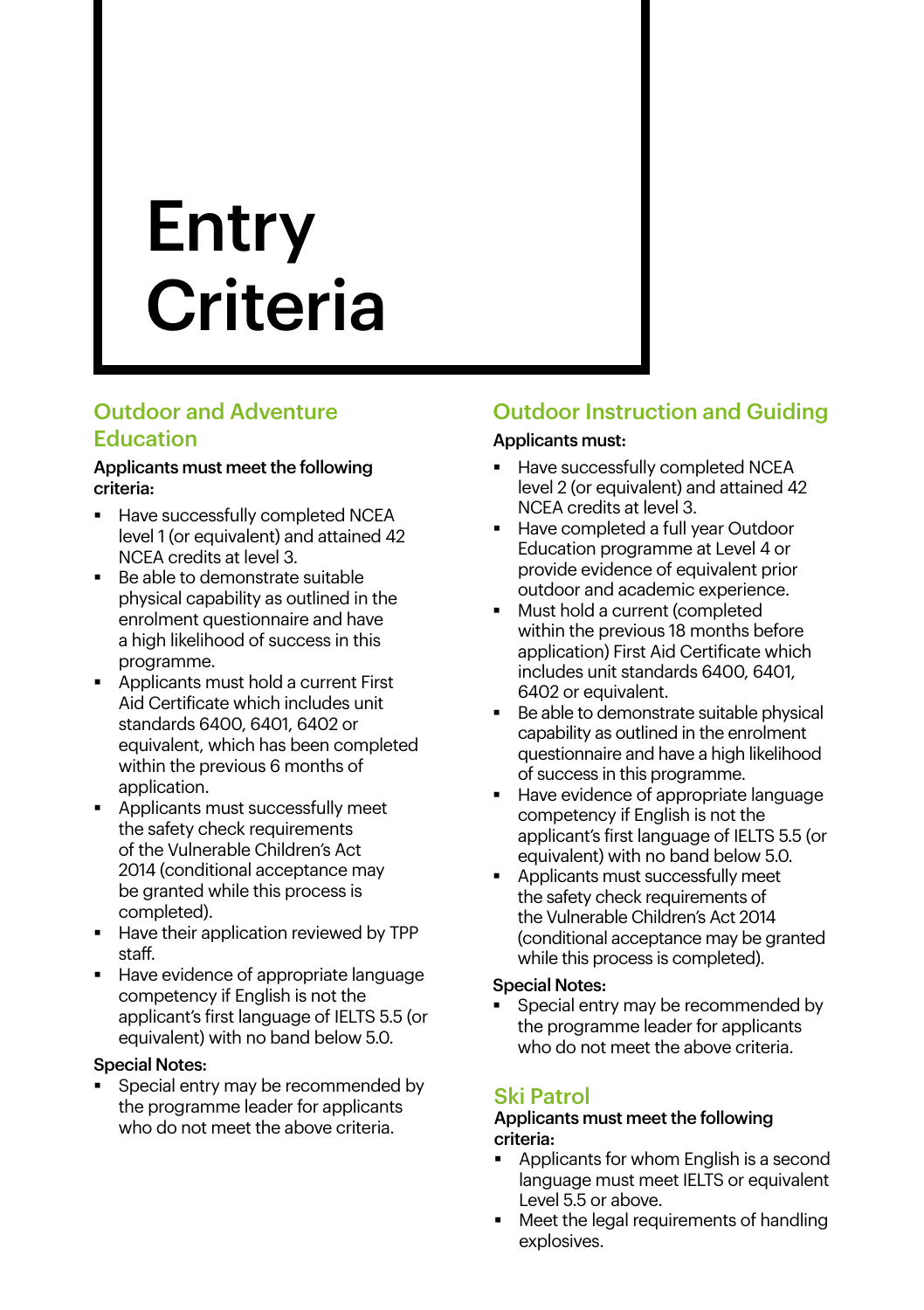- Evidence, acceptable to the programme staff, that the applicant meets or exceeds the ability to confidently ski or snowboard in most terrain and snow conditions. i.e. The majority of black runs on a large commercial ski area in New Zealand or overseas.
- **Evidence is by letter of attestation from** a level 2 skisnowboard instructor or an industry professional such as a Ski Patrol HOD.
- **Applicants must hold a current First Aid** Certificate minimum 1 day course.
- Have successfully completed NCEA level 2 or equivalent and attained 42 NCEA credits at level 3.
- Special entry may be granted where evidence exists that the applicant can successfully complete the programme. Please contact the Polytechnic for details.

### Selection Criteria apply:

- Prior work experience in the Snow Sports Industry (paid or voluntary) especially volunteer ski patrolling or trail crew
- **Prior general experience in outdoor** activities e.g. downhill skiing, snowboarding, cross country skiing, tramping, mountaineering or rock climbing
- A strong and confident skier who is able to continuously ski black runs at a snow sport area all day
- Skier rather than snowboarder

As an alternative, appropriate video footage of the skiing and and/or transceiver entry criteria can be provided to the programme leader. Industry people acceptable to the Programme leader can also vouch for the applicant's ability. It is important to clarify with the programme leader beforehand what is required.

When the number of applicants who meet the entry criteria exceeds the number of positions available, applicants who meet more of the selection criteria than other applicants will be given priority in selection.

### Special Notes:

 Special Entry may be granted where evidence exists that the applicant can successfully complete the programme. Please contact the Polytechnic for details.

 $\blacksquare$  If applicants are unclear about their ability to meet any entry criteria they can contact the programme leader for clarification.

# Raft Guiding

Applicants must meet the following criteria:

- Be 18 years of age or over. Applicants must have attended a minimum of four years secondary schooling and successfully completed NCEA Level One, or equivalent
- Mature students who do not meet the academic criteria, but demonstrate the motivation and commitment to study and are able to meet and provide documented evidence of the outdoor experience requirements (see below), will be considered
- Applicants must hold a current First Aid **Certificate**
- **Applicants must meet and document** the whitewater experience requirements as listed below:
	- Competent grade 2 kayaker with a reliable roll; and/or
	- **10 days in a Trainee Raft Guide role** with a commercial rafting company operating trips on Grade 2 water or above
- **Applicants for whom English is a** second language must meet IELTS (or equivalent) Level 5.5 or above

# Special Notes:

- Selection criteria may be determined through application documents, charter referee statements and interviews, written candidate questionnaire and an interview by the Programme Coordinator
- Candidates must supply contact details for two character referees

The following will be considered advantageous for candidate selection: favourable referee statements, prior experience in the rafting industry, extensive whitewater kayaking experience, prior tertiary education qualifications, prior experience working in the adventure tourism industry.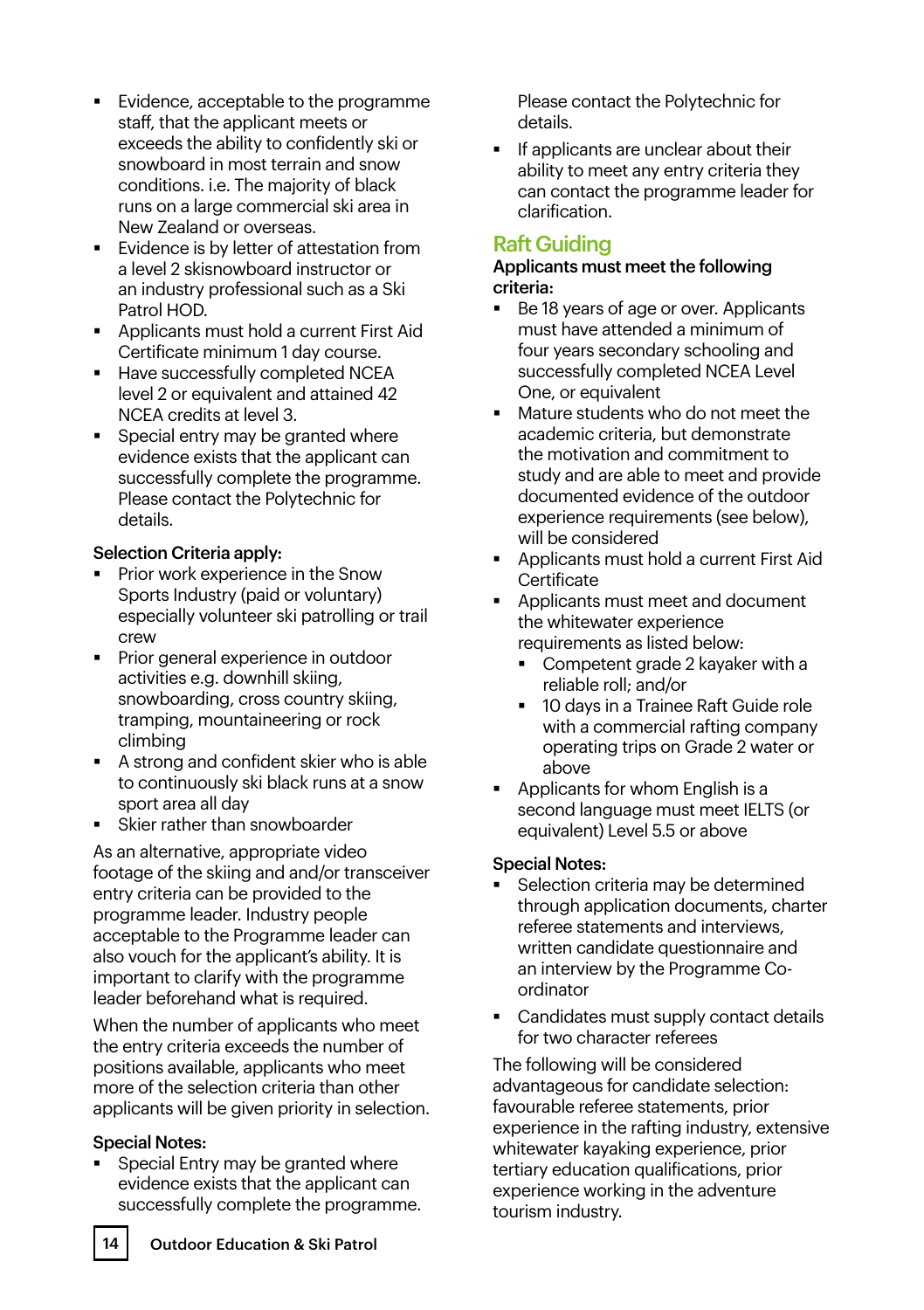# How to Apply

Check out our website or contact us if you have further questions about entry requirements for your chosen programme.

We look forward to hearing from you.



Full entry criteria and selection criteria available at www.tpp.ac.nz For further info on awards and scholarships please refer to our Student Information Brochure